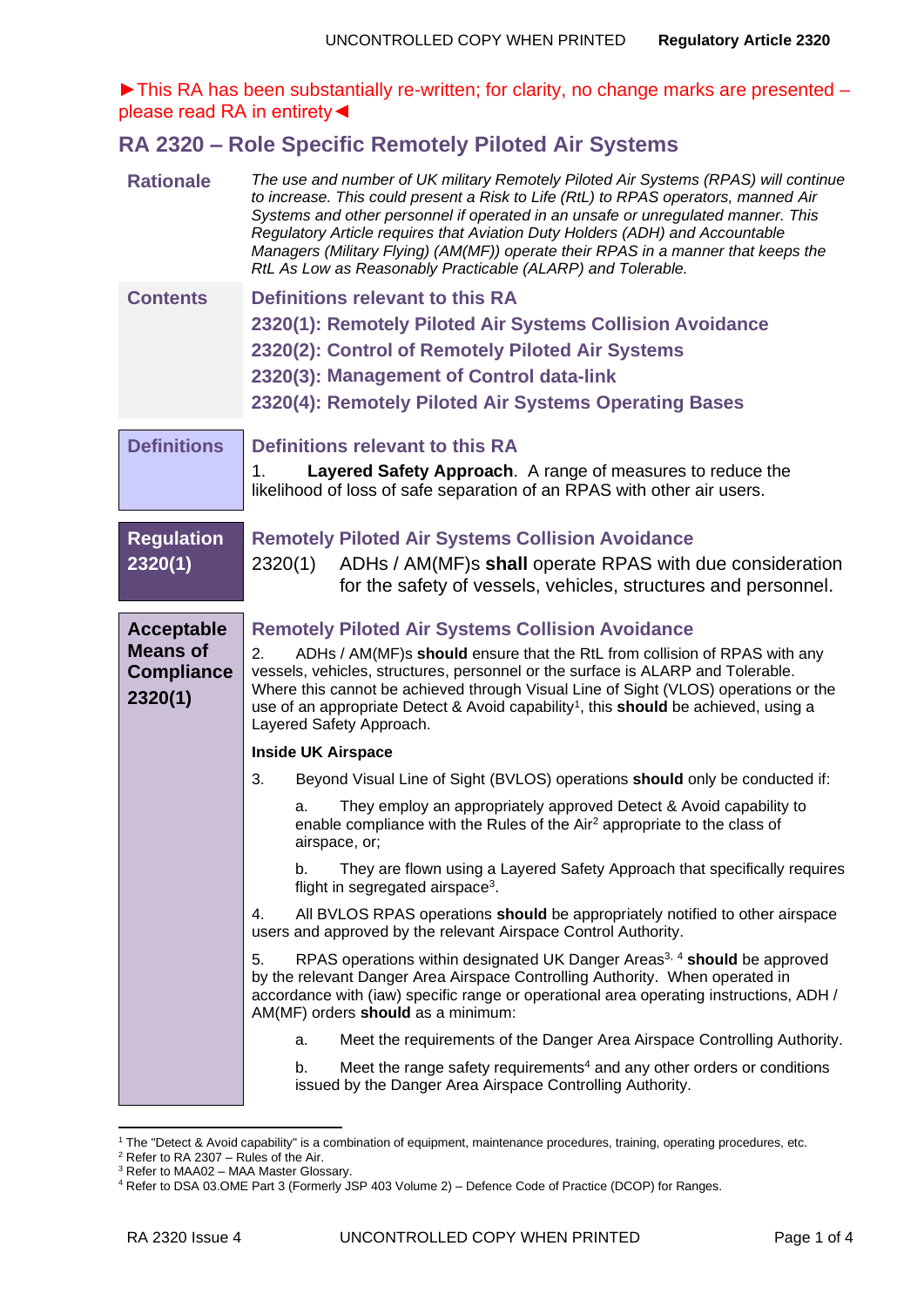| <b>Acceptable</b><br><b>Means of</b><br><b>Compliance</b> | Meet the requirements of Standard Agreement (STANAG) 2402 and take<br>c.<br>into account range / area specific advice. The details of STANAG 2402 are<br>available to Defence Contractor Flying Organizations <sup>5</sup> by request to the MAA.                                                                                                                                                                                                        |
|-----------------------------------------------------------|----------------------------------------------------------------------------------------------------------------------------------------------------------------------------------------------------------------------------------------------------------------------------------------------------------------------------------------------------------------------------------------------------------------------------------------------------------|
| 2320(1)                                                   | <b>Outside UK Airspace</b>                                                                                                                                                                                                                                                                                                                                                                                                                               |
|                                                           | ADH / AM(MF)s should ensure that RPAS operations outside UK airspace are<br>6.<br>conducted iaw either:                                                                                                                                                                                                                                                                                                                                                  |
|                                                           | The relevant national or international legal requirements, or;<br>a.                                                                                                                                                                                                                                                                                                                                                                                     |
|                                                           | For operations conducted under Crown Prerogative (ie not under The<br>b.<br>International Civil Aviation Organization (ICAO) procedures):                                                                                                                                                                                                                                                                                                                |
|                                                           | Under 'Due Regard <sup>6</sup> ' and:<br>(1)                                                                                                                                                                                                                                                                                                                                                                                                             |
|                                                           | Operated outside Controlled Airspace, unless the Controlled<br>(2)<br>Airspace has been created or assigned for the purposes of the RPAS<br>operation.                                                                                                                                                                                                                                                                                                   |
| <b>Guidance</b>                                           | <b>Remotely Piloted Air Systems Collision Avoidance</b>                                                                                                                                                                                                                                                                                                                                                                                                  |
| <b>Material</b><br>2320(1)                                | 7.<br>Layered Safety Approach. The Layered Safety Approach concept requires<br>the following as a minimum to be considered, by the ADH / AM(MF) <sup>7</sup> :                                                                                                                                                                                                                                                                                           |
|                                                           | Utilization of Segregated Airspace which will be notified using the<br>a.<br>appropriate aeronautical notification methods <sup>8</sup> . This must include a means of<br>separating the RPAS from other Air Systems that may be operating within the<br>same segregated airspace, and a means of avoiding collisions with other Air<br>Systems operating within the same segregated airspace, in case of failure of<br>the primary means of separation. |
|                                                           | Provision of suitable surveillance of the operating area which allows for<br>b.<br>the detection of intruding Air Systems during the period of operation of the<br>RPAS.                                                                                                                                                                                                                                                                                 |
|                                                           | A method of communication between the surveillance provider(s) and the<br>c.<br>Remote Pilot.                                                                                                                                                                                                                                                                                                                                                            |
|                                                           | A method of providing the precise location of the RPAS at all times.<br>d.                                                                                                                                                                                                                                                                                                                                                                               |
|                                                           | A method of providing conspicuity to other airspace users (eg Automatic<br>е.<br>Dependent Surveillance-Broadcast (ADS-B)).                                                                                                                                                                                                                                                                                                                              |
|                                                           | A method of avoiding intruding Air Systems (ability to manoeuvre the<br>f.<br>RPAS out of harm's way, cut down etc) while remaining within the notified area.                                                                                                                                                                                                                                                                                            |
|                                                           | Segregated Airspace. Segregated Airspace, for the purposes of this<br>8.<br>regulation, means airspace specifically designated for RPAS operations that will:                                                                                                                                                                                                                                                                                            |
|                                                           | Be established, and appropriate warnings issued for the purpose of<br>а.<br>RPAS operations (even if within an existing Danger Area or other airspace<br>reservation), and;                                                                                                                                                                                                                                                                              |
|                                                           | Have specific geographic, horizontal, vertical, and time boundaries, and;<br>b.                                                                                                                                                                                                                                                                                                                                                                          |
|                                                           | Include transit corridors from / to the take-off / landing area to / from the<br>c.<br>planned operating area, and;                                                                                                                                                                                                                                                                                                                                      |
|                                                           | If outside a designated UK Danger Area, be agreed with the Civilian<br>d.<br>Aviation Authority (CAA) Safety and Airspace Regulation Group.                                                                                                                                                                                                                                                                                                              |
|                                                           | In the UK Flight Information Region (FIR), Segregated Airspace includes<br>е.<br>Airspace established for RPAS operations (permanent or tactical), designated<br>Danger Areas, existing Controlled Airspace (Classes A-D) when in agreement                                                                                                                                                                                                              |

<sup>&</sup>lt;sup>5</sup> Refer to RA 1028 – Contractor Flying Approved Organization Scheme – Responsibilities.

 $6$  Refer to RA 2307(1): Rules of the Air for the definition of 'due regard'.

 $7$  The MAA RPAS Letter of Endorsed Categorization may highlight additional area for consideration.

<sup>&</sup>lt;sup>8</sup> Without an approved Detect & Avoid capability, operations in the UK FIR must be conducted in Segregated Airspace or approved on a case-by-case basis should there be an Operational Imperative to do so by the RPAS Commander (refer to RA 1020 – Aviation Duty Holder and Aviation Duty Holder-Facing Organizations - Roles and Responsibilities). The MAA may be contacted for further guidance ahead of approving such operations.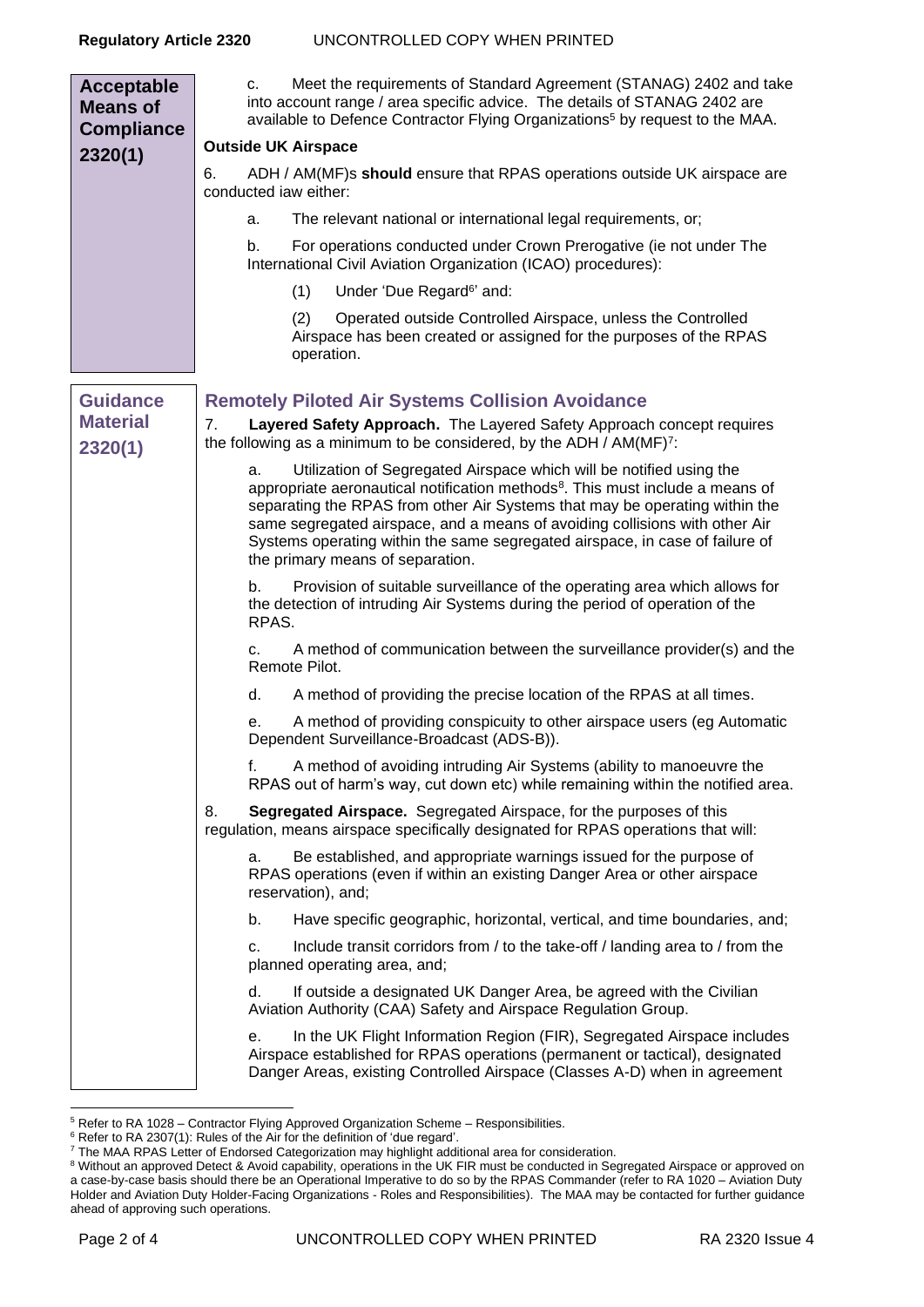| <b>Guidance</b><br><b>Material</b><br>2320(1)                        | with Air Navigation Service Provider (ANSP), or Controlled Airspace<br>(temporary) when in agreement with ANSP.                                                                                                                                                                                                                                                                                                                                                                                                                                                                                                                                                                                                                                                                                                                                                                                                |
|----------------------------------------------------------------------|----------------------------------------------------------------------------------------------------------------------------------------------------------------------------------------------------------------------------------------------------------------------------------------------------------------------------------------------------------------------------------------------------------------------------------------------------------------------------------------------------------------------------------------------------------------------------------------------------------------------------------------------------------------------------------------------------------------------------------------------------------------------------------------------------------------------------------------------------------------------------------------------------------------|
| <b>Regulation</b><br>2320(2)                                         | <b>Control of Remotely Piloted Air Systems</b><br>ADHs / AM(MF)s shall detail the procedures to be followed<br>2320(2)<br>for either piloted control or automated flight of RPAS.                                                                                                                                                                                                                                                                                                                                                                                                                                                                                                                                                                                                                                                                                                                              |
| <b>Acceptable</b><br><b>Means of</b><br><b>Compliance</b><br>2320(2) | <b>Control of Remotely Piloted Air Systems</b><br>9.<br>Where periods of automated flight are planned:<br>The Remote Pilot or RPAS Commander should be able to intervene<br>a.<br>immediately at any stage of the flight or;<br>Where it is not possible to intervene immediately (eg handover between<br>b.<br>Ground Control Stations or automated take-offs and landings), ADHs / AM(MF)s<br>should specify additional mitigation (eg loss-of-link procedures) in orders.<br>Orders should specify the responsibilities and procedures for any Air System<br>10.<br>command and control transfers, including flight preparation, flight servicing, ground<br>taxi, take-off, landing, and flight.<br>ADHs / AM(MF)s should detail in orders the emergency procedures applicable<br>11.<br>to each RPAS type, including any requirements for pre-planned emergency recovery<br>sites.                        |
| <b>Guidance</b><br><b>Material</b><br>2320(2)                        | <b>Control of Remotely Piloted Air Systems</b><br>12.<br>Nil.                                                                                                                                                                                                                                                                                                                                                                                                                                                                                                                                                                                                                                                                                                                                                                                                                                                  |
| <b>Regulation</b><br>2320(3)                                         | <b>Management of Control data-link</b><br>2320(3)<br>ADHs / AM(MF)s of RPAS utilizing Control data-links shall<br>detail in orders, the protocols required to manage the RPAS<br>Control data-links.                                                                                                                                                                                                                                                                                                                                                                                                                                                                                                                                                                                                                                                                                                           |
| <b>Acceptable</b><br><b>Means of</b><br><b>Compliance</b><br>2320(3) | <b>Management of Control data-link</b><br>13.<br>Spectrum Management. Appropriate spectrum management should be<br>employed to minimize the probability of loss of, or interference to, the Control data-<br>link.<br>14.<br>Data-Link Protection. Measures should be implemented to protect the<br>Control data-link in areas such as: protection and / or redundancy of power supplies;<br>ability to hand-off to another site and robust land-line communications.<br>15.<br>Orders to manage the loss of the control data link <b>should</b> detail the following as<br>a minimum:<br>Pre-flight planning of Control data-link loss strategy, automated recovery<br>a.<br>routes and altitudes.<br>b.<br>Deconfliction procedures.<br>Communications, including:<br>c.<br>(1)<br>Transponder codes <sup>9</sup> .<br>(2)<br>Agencies to be contacted.<br>d.<br>Emergency recovery protocols and locations. |
|                                                                      |                                                                                                                                                                                                                                                                                                                                                                                                                                                                                                                                                                                                                                                                                                                                                                                                                                                                                                                |
|                                                                      | Flight Termination protocols.<br>е.                                                                                                                                                                                                                                                                                                                                                                                                                                                                                                                                                                                                                                                                                                                                                                                                                                                                            |

<sup>&</sup>lt;sup>9</sup> When the Remotely Piloted Aircraft is required to be fitted with a Transponder.